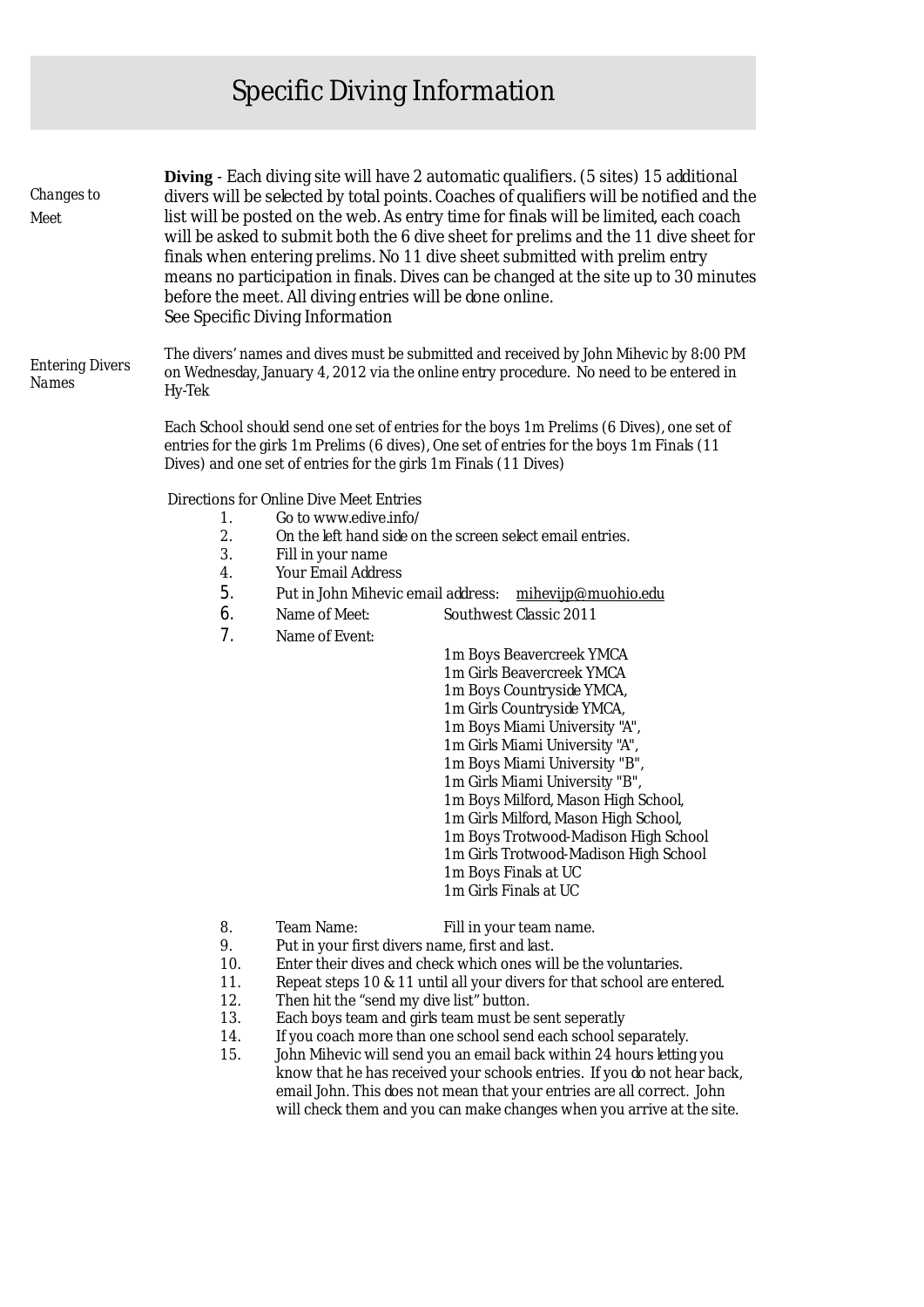16. If you need to make changes before the event please don't resend the form just email John the changes.



*Diving* PRELIMS General Information